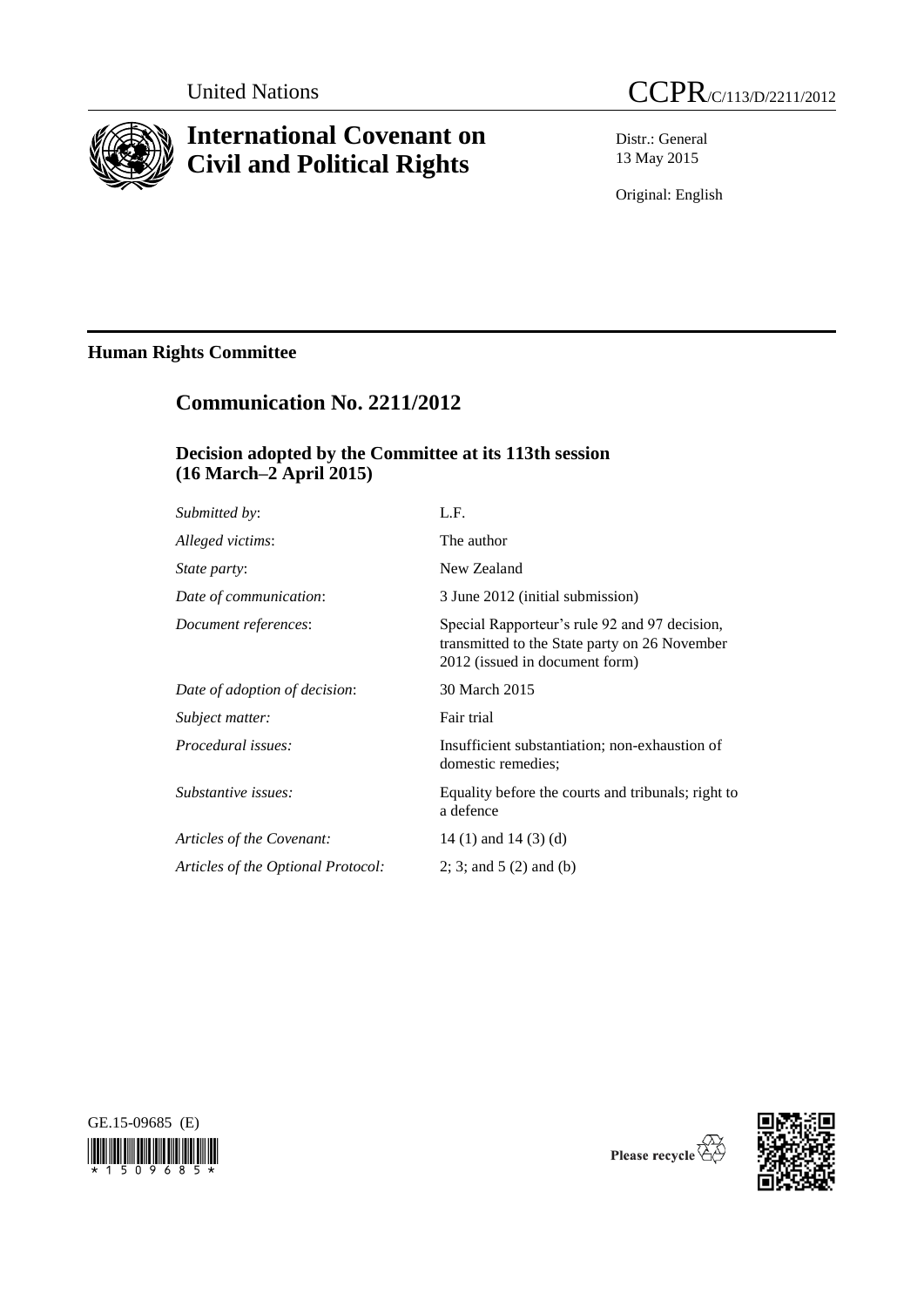### **Annex**

# **Decision of the Human Rights Committee under the Optional Protocol to the International Covenant on Civil and Political Rights (113th session)**

concerning

### **Communication No. 2211/2012**\*

| <i>Submitted by:</i>   | L.F.                             |
|------------------------|----------------------------------|
| Alleged victims:       | The author                       |
| <i>State party:</i>    | New Zealand                      |
| Date of communication: | 3 June 2012 (initial submission) |

*The Human Rights Committee*, established under article 28 of the International Covenant on Civil and Political Rights,

*Meeting on* 30 March 2015,

*Adopts* the following:

### **Decision on admissibility**

1.1 The author of the communication, dated 3 June 2012, is L.F., a national of New Zealand, born on 21 September 1977. He claims that New Zealand has violated his right to a fair trial, which could raise issues under article 14 of the Covenant.<sup>1</sup> He is not represented.

1.2 On 18 April 2013, the Special Rapporteur on new communications and interim measures, acting on behalf of the Committee, decided not to accede to the author's request made on 23 March 2013 asking that the State party release him on bail.

1.3 On 18 April 2013, the Committee, acting through the Special Rapporteur, decided to examine the admissibility of the communication separately from the merits.

#### **Facts as presented by the author**

2.1 On 22 May 2006, the author was arrested for participating in the import from China into New Zealand of very large quantities of drugs. On 10 December 2008, a High Court jury found him guilty of having methamphetamine in his possession for sale on a specific date. He was also found guilty of possessing weapons without authorization and of selling the unlawful drugs on specific dates. He was sentenced to 19 and a half years' imprisonment with a non-parole period of 8 and a half years.

<sup>\*</sup> The following members of the Committee participated in the examination of the present communication: Yadh Ben Achour, Lazhari Bouzid, Sarah Cleveland, Olivier de Frouville, Yuji Iwasawa, Ivana Jelić, Duncan Laki Muhumuza, Photini Pazartzis, Mauro Politi, Sir Nigel Rodley, Víctor Manuel Rodríguez-Rescia, Fabián Omar Salvioli, Dheerujlall Seetulsingh, Anja Seibert-Fohr, Yuval Shany, Konstantine Vardzelashvili and Margo Waterval.

<sup>&</sup>lt;sup>1</sup> The author does not specifically mention article 14 of the Covenant.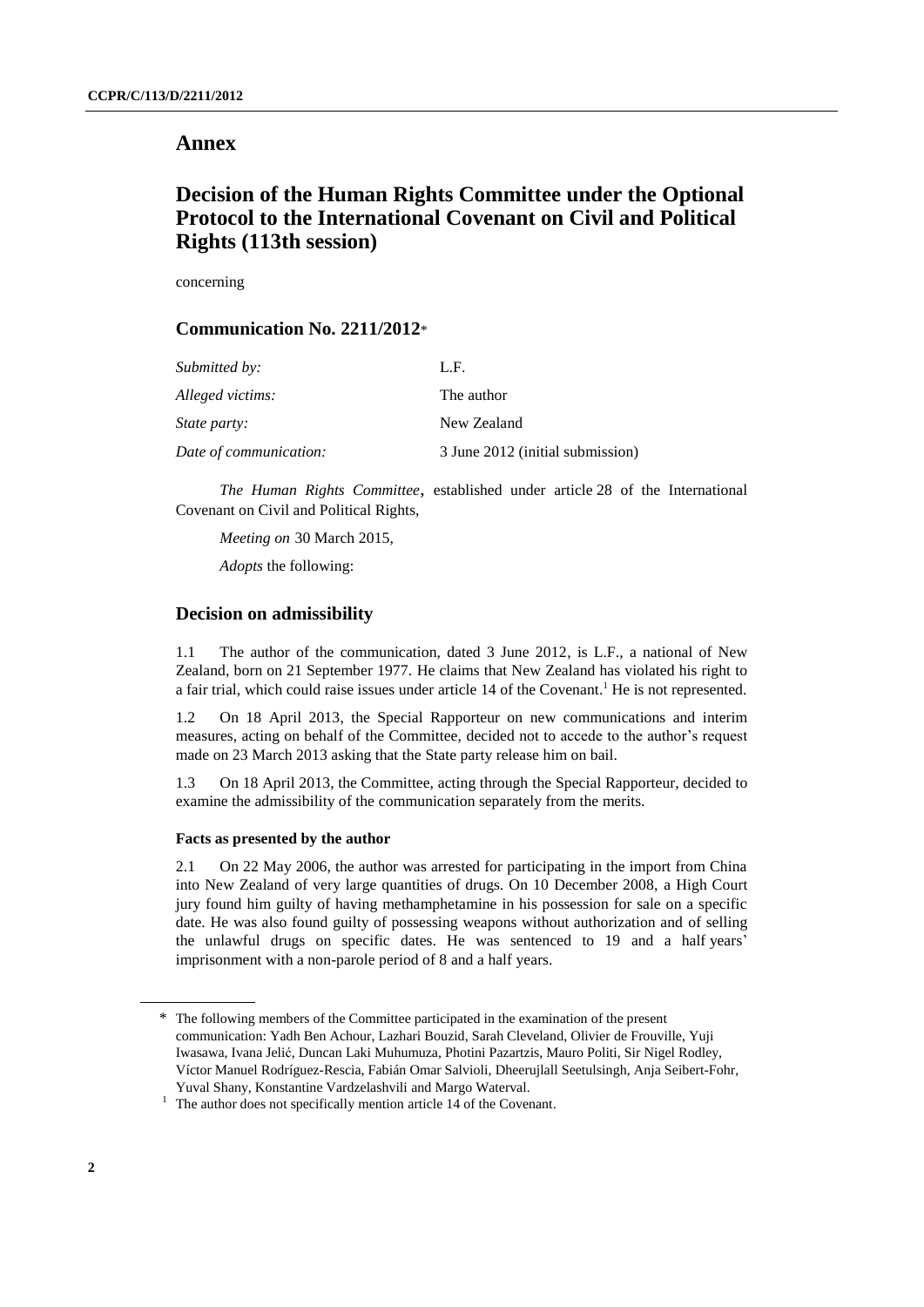2.2 During the trial, where the author was appearing with five co-accused, a letter from a juror expressing a social interest in one of the counsels led to the juror's dismissal. <sup>2</sup> The author and his co-accused raised the issue that, even with that juror being discharged, the whole jury formation was tainted with error, as the said juror might have influenced the other jurors (or at least of some of them) as to the innocence or guilt of the accused. During an interview between the judge and the juror concerned, the latter had mentioned that his involvement with a counsel had "no great prejudice" on the conduct of the hearing. For the author and his co-accused, the mere acknowledgment that there had been "prejudice" should have been sufficient for the judge to dismiss the jury and form a new one. Despite these oppositions, the judge decided to pursue the hearings with the remaining 10 jurors.

2.3 Later in the procedure, one of the 10 jurors was absent for two sitting days and then returned.<sup>3</sup> There was no inquiry about the reasons for the absence and no final ruling as to whether the tenth juror was fully capable of discharging his duties. The judge decided to continue the hearings.

2.4 The author and his co-accused appealed the judgment of the High Court on the ground, inter alia, that the trial should not have proceeded with 10 jurors, especially given that one of them had disappeared and reappeared without the accused knowing the reason for the incident. The Court rejected the authors' appeal. With regard to the "tainted" juror, the Court considered that his reference to "no great prejudice" was a matter for the Judge to evaluate, as it could have meant that there was prejudice but that the prejudice was not great or it could have been understood as a laconic statement that there was no basis for concern. The Court considered that there was no ground for challenging the judge's appraisal. With regard to the tenth juror, the Court considered that there was no evidential base for doubt that "a temporary absence of the tenth juror was simply due to a misapprehension as to when the hearing would resume".<sup>4</sup> The Court further noted that, in accordance with section 374 of the Procedure Code, the Court must not proceed with fewer than 11 jurors except, inter alia, if the Court considered that, because of exceptional circumstances in relation to the trial, and having regard to the interest of justice, the Court should proceed with fewer than 11 jurors, and in that case, the trial may proceed with 10 jurors whether or not the prosecutor and the accused consent.

2.5 In the present case, the judge gave reasons for pursuing the trial, including that the case was a complex one, involving six accused facing a total of 41 charges, that the trial was scheduled for 6 weeks but ran over significantly (to 11 weeks); that the issue of the 10 jurors was raised after completion of 9 weeks of trial; that the trial involved a significant investment of time and resources from Police, Customs and Crown and defence counsel was substantial; and that the earliest date for a retrial would be in 2010 and in the meantime all the accused would have to remain in custody. The Court of Appeal rejected the author's

 $2^2$  See the transcript of the judgment of the Court of Appeal of New Zealand dated 30 September 2009. In the transcript it is mentioned that the "tainted" juror was discharged after having sought to arrange a social meeting with the counsel of one of the accused after the trial.

According to the Minutes of Courtney J, High Court of New Zealand, Auckland Registry, dated 24 September 2008, the trial judge had decided that the court would not be sitting on Friday 19 September 2008. The tenth juror misunderstood the judge's direction and thought that the court would not be sitting for the previous Thursday or Friday, whereas the judge had said that the court would not be sitting on the Friday only. When not seeing the juror appear on the Thursday, the judge instructed the court staff to locate the juror without success. The Court therefore decided to adjourn the trial from 1 pm Thursday 18 September. By Monday 22 September, the juror had reappeared and, with the consent of both prosecution and counsel, the trial judge decided to reintegrate the juror and resume the trial (24 September 2008, CRI-2006-004-010505).

<sup>&</sup>lt;sup>4</sup> See Court transcript section 75.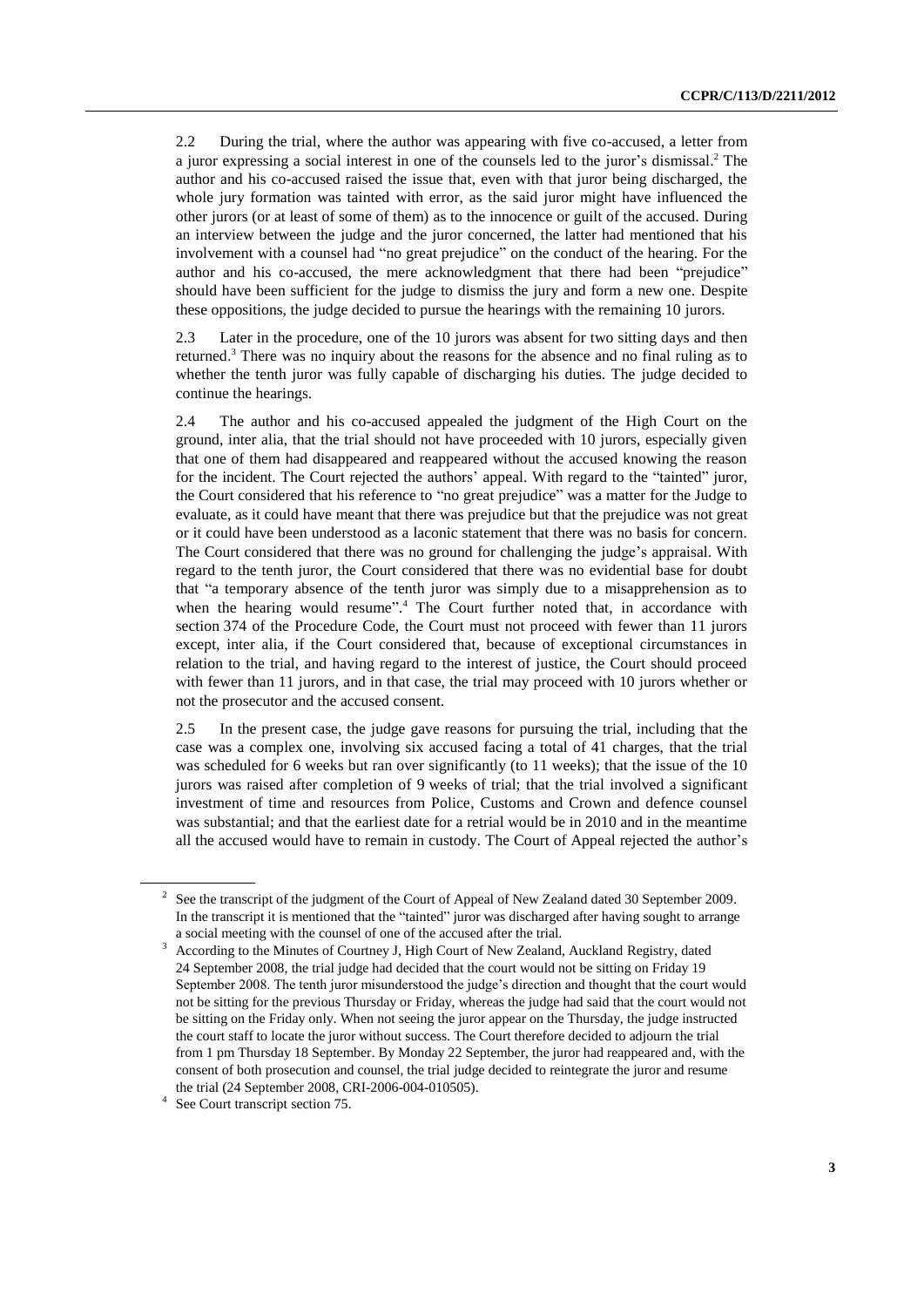claims. The Court of Appeal also noted that the impossibility of carrying on with the trial with the 10 chosen jurors was not raised by any of the accused at the time of trial. There was therefore no reason why the judge should have departed from her decision to continue with the hearings.

2.6 On 5 April 2011, the Supreme Court rejected the author's application for leave to appeal on the ground that the lengthy delay in bringing the appeal was not adequately explained. The Court agreed that, in the context of a 25-year term of imprisonment, it might be in the interest of justice to extend the time for seeking leave to appeal, despite a substantial delay, provided that an apparent miscarriage of justice was "well arguable". In the present case, the Court considered that there was no such appearance of a miscarriage of justice on the proposed grounds of appeal. Despite the decision, the Supreme Court looked into the ground of appeal and concluded that the Court of Appeal had not erred in its judgment that there had been no miscarriage of justice.

2.7 On 6 June 2011, the author made a formal complaint to the Office of the Judicial Conduct Commissioner about the conduct of the judge of the High Court, who had decided to continue with the hearing with the remaining 10 jurors. His complaint was dismissed on 23 February 2012 on the ground that it was essentially directed towards the validity of the decisions reached and was not related to the judge's conduct as such. His appeal against the decision was also dismissed on 29 March 2012.

#### **The complaint**

3. The author considers that by failing to guarantee that his trial would be conducted in conformity with the State party's criminal procedure in relation to the number and quality of jurors forming the jury, the State party has violated his right to a fair trial. He particularly refers to the failure to conduct an inquiry into the absence of the tenth juror for two days; the fact that the Court of Appeal allegedly violated his rights by giving weight to the absence of objection by the defence counsel to resuming the trial; the fact that there was no evidence that the juror was fit to serve following his absence and return; and that there was no transcription of the decision made by the judge trial to resume the trial without further inquiry following the return of the tenth juror. 5

### **State party's observations on admissibility**

4.1 On 29 January 2013, the State party challenged the admissibility of the communication on the grounds of non-exhaustion of domestic remedies, non-substantiation and incompatibility with the Covenant.

4.2 On the facts, the State party notes that, during the trial before the High Court in July–September 2008, prosecution and defence counsel were consulted. The trial was adjourned on account of the absence of one of the jurors and court staff were directed to locate the absent juror, without success.<sup>6</sup> When the juror returned the next day, it was indicated that he had misunderstood a court direction for a one-day adjournment and was instead absent for two consecutive days. The trial judge asked the prosecution and defence counsel whether any further inquiry was needed and all counsel, including the author's counsel, agreed that nothing more was required and that the trial could resume. The trial

<sup>&</sup>lt;sup>5</sup> The author does not specify which provisions have allegedly been violated but those allegations relate to article 14 (1) and (3) (d) of the Covenant.

<sup>6</sup> See *R.* v. *Chen HC Auckland* CRI-2006-004-010505 (Rulings No. 10, 18 September 2008, Ruling 11, 19 September 2008 and Summary of High Court Transcript, 19, 22, 23 and 24 September 2008).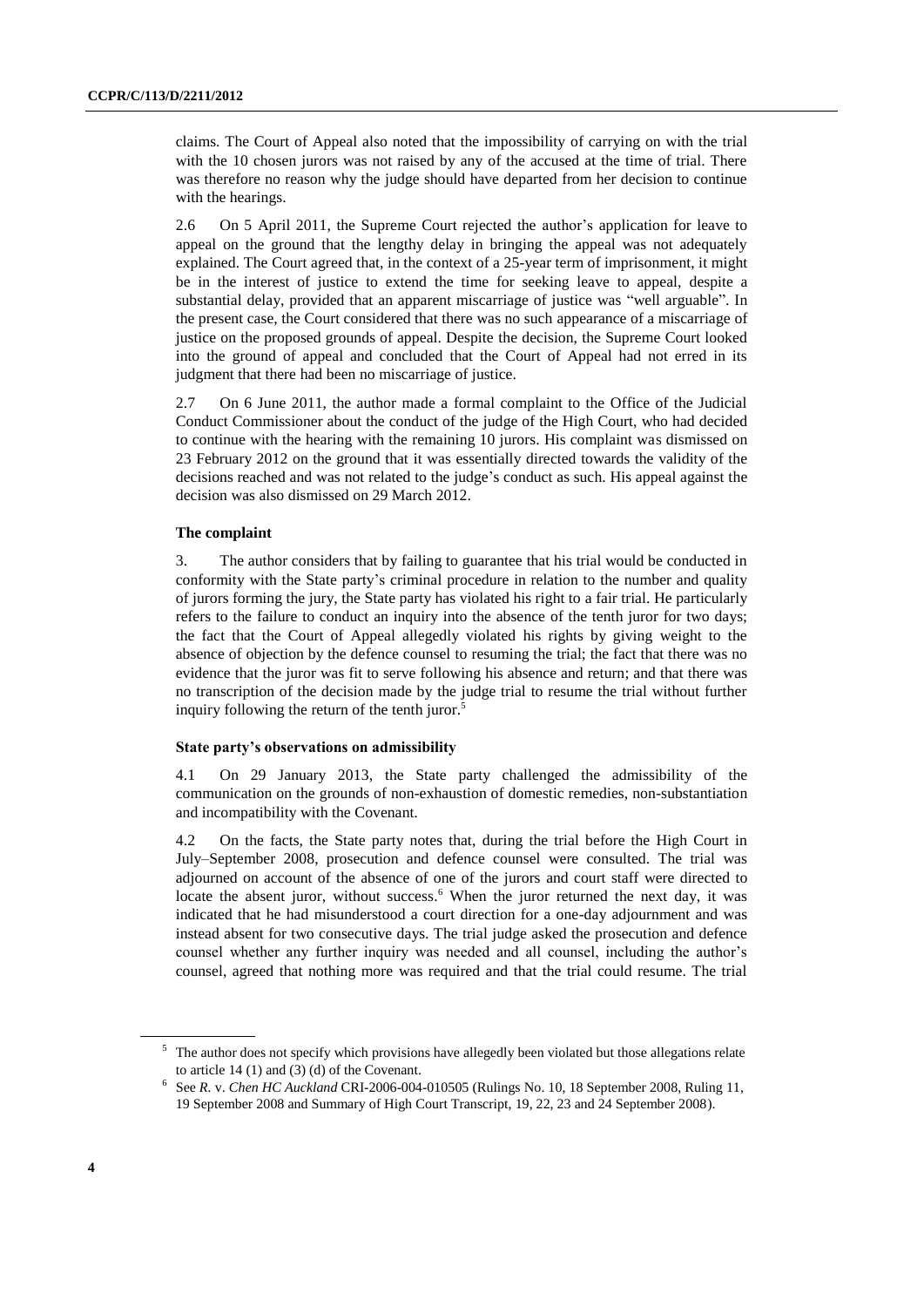judge formally recorded that factual assessment and her decision to resume the trial in a written Minute. 7

4.3 The author challenged the decision on appeal to the Court of Appeal and in an application for leave to appeal to the Supreme Court. Both courts dismissed the appeal, noting that there had been no request by defence counsel for further inquiry and no objection to the resumption of the trial; that there was nothing to suggest that the juror's absence was due to anything other than a misunderstanding; and that there was nothing to suggest that the juror's absence had undermined the fairness of the author's trial. Following a complaint lodged with the Judicial Conduct Commissioner for misconduct of the trial judges of the High Court, the Court of Appeal and the Supreme Court, the Commissioner dismissed the complaint as disclosing no misconduct.

4.4 The State party considers that the author's allegation of a breach of article 14 (1) by the decision of the trial judge to accept the return of the tenth juror without further inquiry is inadmissible pursuant to article 2 and/or article 3 of the Optional Protocol. The decision to accept the return of the juror with no further inquiry and the resumption of the trial was with the agreement of both prosecution and defence counsel. The State party notes that, both during the trial and in his communication before the Committee, the author did not challenge the fact that the trial judge's decision with regard to the juror was made with the agreement of the author's defence counsel. The author's present communication discloses no basis for reviewing an assessment of those facts.

4.5 The State party's law provides for a range of means of addressing the conduct of jurors, including questioning and, where necessary, discharge of the juror or of the jury as a whole. <sup>8</sup> Such more formal steps had been taken in relation to another juror, who was found to have engaged in inappropriate conduct. Those steps are to be taken in the light of the circumstances and in accordance with the right to fair trial pursuant to section 25 of the State party's Bill of Rights Act. The trial judge acted in accordance with the law, as confirmed by the two appellate courts (the Appeals Court and the Supreme Court). While the communication alleges a violation of the right to a fair trial, no allegation of arbitrariness or manifest error has been alleged.

4.6 The State party refers to the Committee's constant jurisprudence and its general comment No. 32 (2007) on article 14: right to equality before courts and tribunals and to a fair trial, to the effect that the Committee will not revisit findings of fact or of national law, absent arbitrariness, partiality or manifest error. <sup>9</sup> The author's allegations are therefore inadmissible pursuant to article 2 and/or article 3 of the Optional Protocol.<sup>10</sup>

4.7 The State party further contends that the author's allegation is inadmissible on the ground of failure to exhaust domestic remedies, since the author has not alleged, either by way of appeal or in his communication, that his defence counsel acted incompetently, although under the State party's law, this is an available ground for appeal, whereby the accused could be said to have had no effective representation and prejudice would be presumed.<sup>11</sup> The Committee has previously indicated in its jurisprudence that the actions of independent defence counsel will not, absent manifest error, establish a breach of the

<sup>7</sup> Minute of 24 September 2008; see *R.* v. *Chen HC Auckland* (see footnote 6).

<sup>&</sup>lt;sup>8</sup> Bill of Rights Act 1990, section 25(a).<br><sup>9</sup> The State party refers to the Committee

The State party refers to the Committee's general comment No. 32 (2007) on article 14: right to equality before courts and tribunals and to a fair trial, para. 26.

<sup>10</sup> See communication No. 1758/2008, *Jessop* v. *New Zealand*, Views adopted on 29 March 2011, para. 7.11

<sup>11</sup> See *R.* v. *Sungsuwan* [2006] 1 NZLR 730 (SC).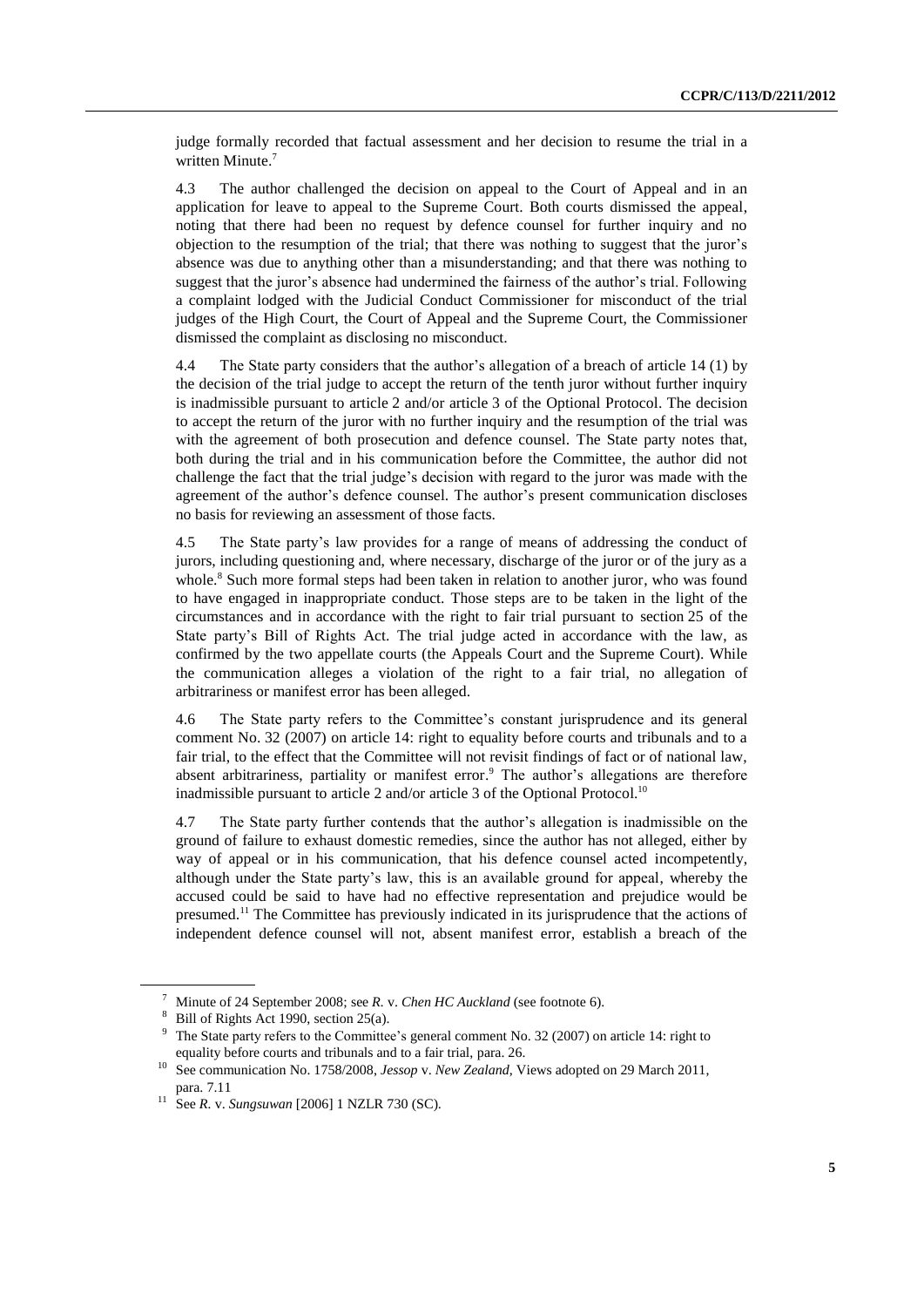Covenant. <sup>12</sup> It follows that the communication is also inadmissible pursuant to article 5 (2) (b) of the Optional Protocol as it seeks to raise points not pursued on appeal.

4.8 In respect of the decisions of the Court of Appeal and the Supreme Court, these were based on the assessment that, during the first instance trial, no objection was made to the way in which the matter was dealt with by the judge at trial, nor was there any request to make further inquiries as to the circumstances of the absence of the juror. The State party reiterates that, absent arbitrariness, partiality or manifest error, the author's communication is here again inadmissible under article 2 and/or 3 of the Optional Protocol.

4.9 The Judicial Conduct Commissioner considered that the author had not offered any information supporting his claim that the Court of Appeal acted inappropriately. The fact that the Court did not find in his favour could not be indicative of bias or misconduct by it. The Commissioner held the same view of the author's allegations against the Supreme Court judges. The author has not substantiated the arbitrariness of the decisions of the Commissioner. The Commissioner is responsible for judicial conduct and is not a means of appeal and thus declined various aspects of the author's complaint as appeal matters beyond the Commissioner's jurisdiction.

4.10 The State party refutes the author's allegation that, by making a decision on the juror without his physical presence, the trial judge breached article 14. The author was not present in person because the trial judge, with the agreement of defence counsel, determined that it was not necessary to take any formal steps and the matter did not formally proceed any further. The State party reiterates that the author was professionally and independently represented in the brief judicial conference which the prosecution and counsel defence had with the trial judge. The State party therefore submits that the communication does not substantiate any consequential breach of article 14 (1) and/or article 14 (3) (d) and is therefore inadmissible under article 2 of the Optional Protocol. The author's absence from the judicial conference was also not argued in the author's appeal and is therefore inadmissible pursuant to article 5 (2) (b).

4.11 To the author's allegation that the trial should not have resumed without the author's consent, the State party replies that the author's counsel had in fact agreed, on the author's behalf, to the resumption of the trial; and, in any case, it is not a requirement of the State party's law that an accused person or his or her counsel consent to resumption of a trial in such circumstances. Domestic law may require the consent of an accused person to continue a trial by a jury where more than one juror becomes unavailable. <sup>13</sup> Here, the juror's temporary absence and subsequent return meant that there was no issue of proceeding with an insufficient number of jurors. This aspect is therefore also inadmissible under article 2 of the Optional Protocol.

4.12 As to the contention that the brief judicial conference between the trial judge, the prosecution and counsel defence was not transcribed, the State party reiterates that the decision to reintegrate the juror and resume the trial was made with the agreement of defence counsel; that that decision was communicated by defence counsel to the author; and that the decision was formally recorded by the trial judge in a written Minute and that she had also raised the juror's absence with counsel when it occurred and recorded the position in a written ruling. The State party notes that the absence of a transcript was not raised by the author as a ground for either of his appeals. The author's complaint on this aspect to the Judicial Conduct Commissioner was rejected by the Commissioner, who cited

<sup>12</sup> The State party refers to communication No. 493/1992, *Griffin* v. *Spain*, Views adopted on 4 April 1995, para. 9.8; and communication No. 984/2001, *Juma* v. *Australia*, Admissibility decision of 28 July 2002, para. 7.5

<sup>&</sup>lt;sup>13</sup> New Zealand Crimes Act 1961, sect. 374.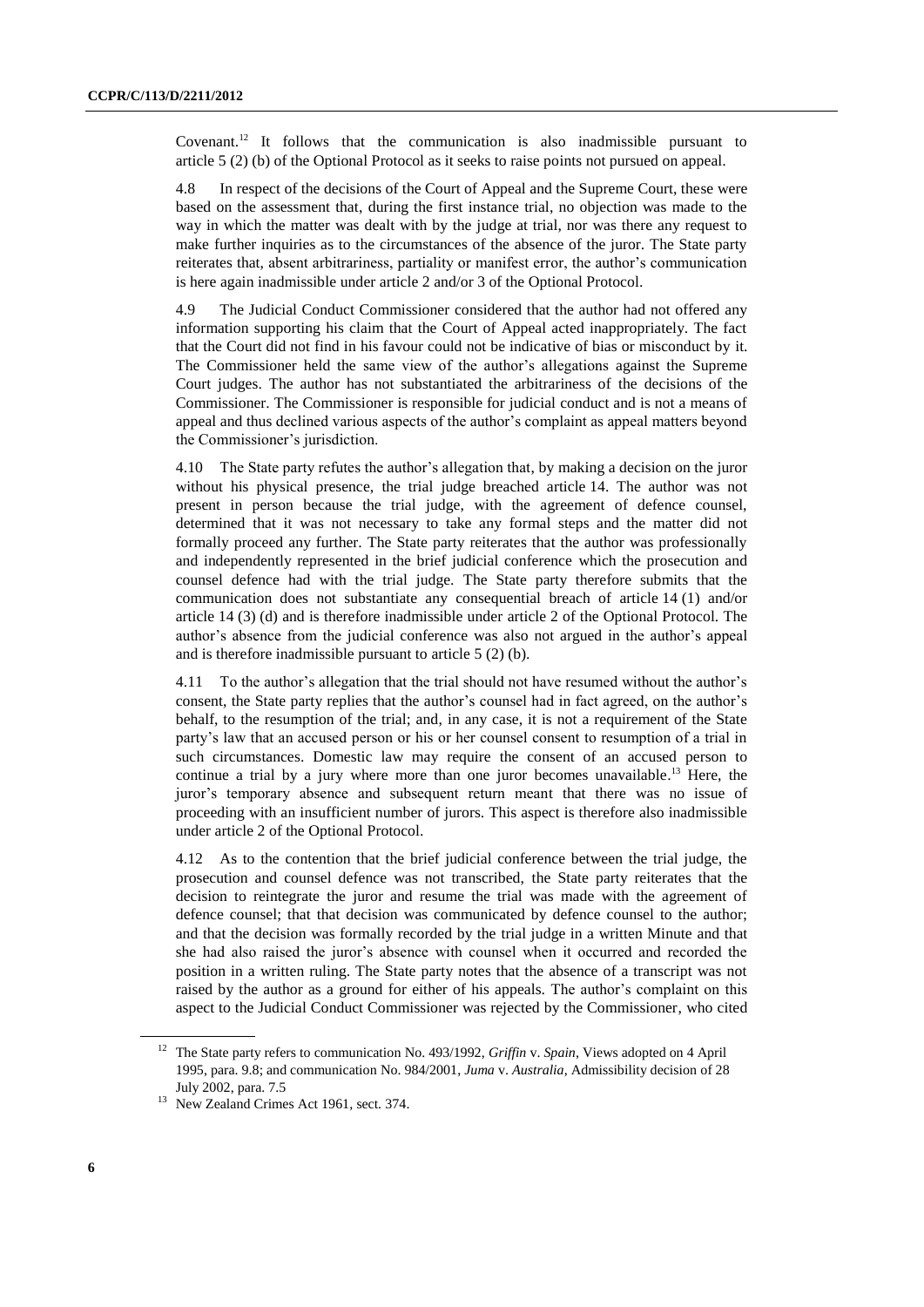that Minute. This aspect is therefore unsubstantiated under article 2 and inadmissible under article 5 (2) (b) of the Optional Protocol.

#### **Author's comments on the State party's observations**

5.1 On 23 March 2013, the author provided his comments to the State party's observations. The author also made additional claims: a claim based on the alleged unfair judgement made by the High Court in relation to a dispute with the New Zealand Inland Revenue Department;<sup>14</sup> a claim based on the fact that, while being still in pretrial detention, he was compelled to subscribe to a rehabilitation programme in which he did not wish to participate, which he considers to be a violation of his rights. For the reasons above, the author requested the Committee to demand his release on bail while his communication was being considered by the Committee. On 18 April 2013, the Committee did not accede to his request. 15

5.2 With regard to the admissibility of his initial communication, the author first refutes the State party's account of the way the decision to reintegrate the juror and resume the trial was made. He alleges that the decision was made out of the courtroom, without the accused being informed of its content or of the reason why the juror had not reappeared on the day he was supposed to. In the author's view, the decision was made solely by the judge. The author further contends that there was no real transmission of the information from the defence counsel to the accused but, rather, the author was, along with the other accused, informed of the decision that had been taken to reintegrate the juror without the juror's explanation for his absence.

5.3 The author further considers that the "Judge's Minutes" to which the State party refers cannot be considered as a formal record. The document was never disclosed to the accused during the trial, was never mentioned by either of the appellate courts and was never disclosed to his counsel. The first time the author was informed of the Minutes was when he received the dismissal from the Judicial Conduct Commissioner. The author deplores the timing and the circumstances in which the Minutes surfaced.

5.4 The author contends that, contrary to the State party's assertion, he raised the issue of the absence of the tenth juror in his submission to the Court of Appeal. On that basis, the Court of Appeal should have verified the content of the High Court's transcript in order to verify the existence of the so-called Judge's Minutes on the decision to reintegrate the juror. Nor did the Supreme Court mention such Minutes.

5.5 The author acknowledges the fact that the Judicial Conduct Commissioner cited the so-called Judge's Minutes. The author deplores the fact that this happened at that stage. The Commissioner did not question how the two appellate courts reached a decision without the transcript or the Judge's Minutes. Nor did the Commissioner question the fact that the author was not directly involved in the so-called agreement regarding the reintegration of the juror.

5.6 The author contends that the so-called agreement made between the judge, the prosecution and the defence counsel was made without consulting the accused. Since such a decision directly affects the accused, they should have been consulted. The author therefore considers that his defence counsel at the first instance stage acted without his guidance and under the direct influence of the trial judge.

<sup>&</sup>lt;sup>14</sup> The author does not provide more information on the reason for the dispute, nor does he give a copy of the court's decision or any information on how this issue relates to his claim as expressed in his initial communication dated 3 June 2012.

<sup>&</sup>lt;sup>15</sup> See para. 1.2 above.